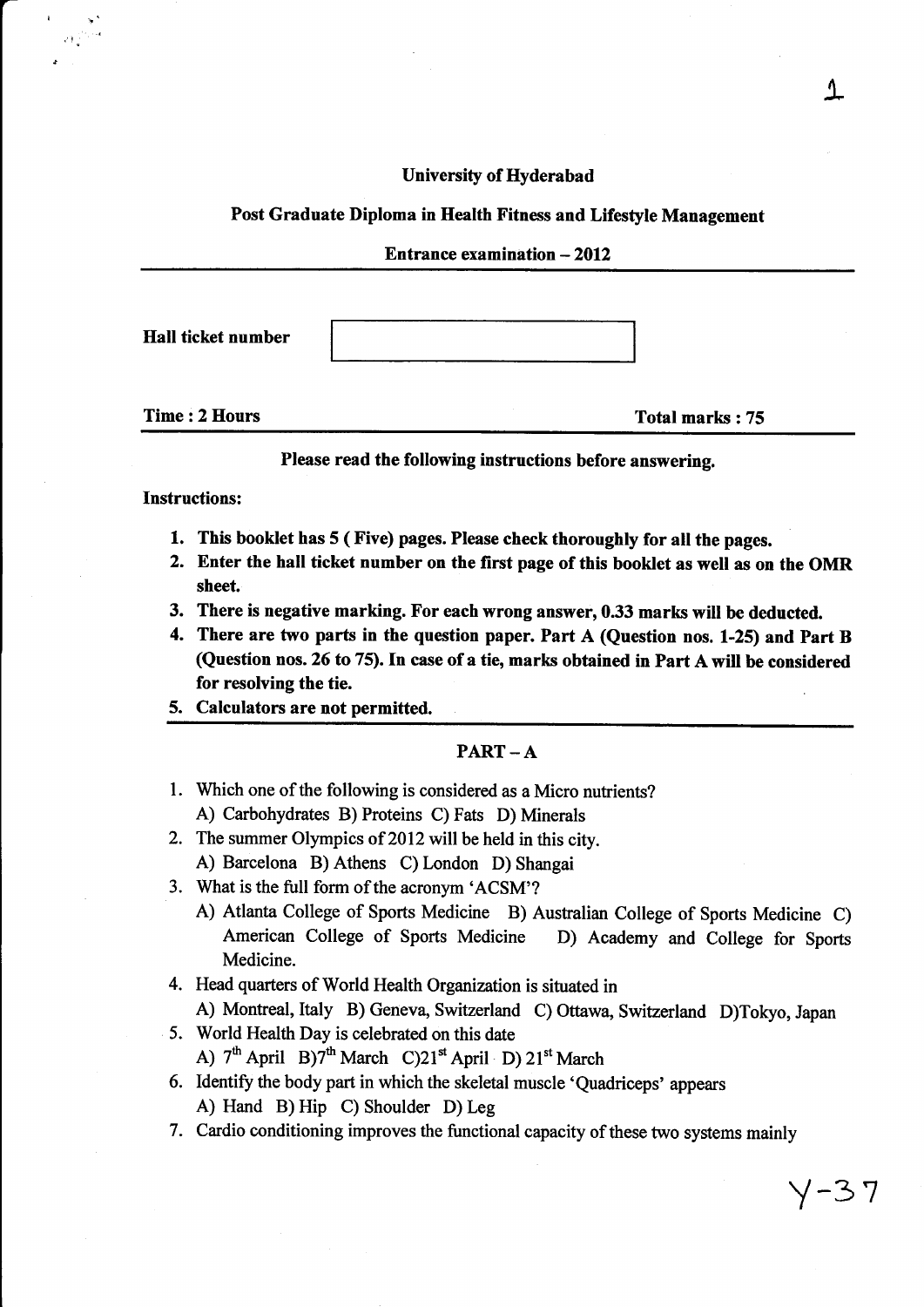A) Circulatory and Respiratory B) Respiratory and Skeletal C) Skeletal and Circulatory D)Skeletal and Excretory 8. Which one of the following is a metabolic disorder A) cancer B)Diabetes mellitus c) Atherosclerosis D) Arthritis 9. Aerobic form of exercise improves A) Long distance running capacity B) Strength C) Flexibility in body D) power 10. Adipose tissue stores mainly this substance A) Carbohydrates B) Minerals C) Fats D) Proteins 11. Who holds the record for 100 meters run at present? A) Richie Richards B) Ian Bolt C) Mark Robinson D) Usain Bolt 12. What is the approximate distance for Full Marathon run? A) 42kms B) 52kms C)32kms D)21 kms 13. How many paths have been suggested by pathanjali in his yoga sastra? A) 10 B)8 c)6 D) <sup>5</sup> 14. Treadmill is used to improve this factor of fitness A) Strength B)Endurance C)flexibiliry D)Speed 15. Football player Lionel Messi belongs to this country A) Brazil B)Spain C)Argentina D)Urugay 16. 'Ergocalciferol' is the scientific name for this form of vitamin A) D B) B C) C D) E 17. Erosion of joint surfaces may lead to this condition A) Fracture B). Sprain C) Strain D) Arthritis 18. How many bones are there in the adult human skeleton? A) 206 B) 201 C)211 D)200 19. 'vital capacity'of an individual tells the efficiency of this system A) Circulatory B) Skeletal C) Respiratory D)Musculm 20. Which gland is considered as 'Master gland' in the human body? A).Thyroid B)Liver C)Pancreas D)Pituitary 21. What is the name of the 102 year old Britain born Indian, who recently completed full marathon? A)'charles Borromeo B) sher singh c) sriram singh D) Fauza Singh 22. World Heart Day is celebrated every year on this day A)  $29<sup>th</sup>$  September B) $29<sup>th</sup>$  August C)  $27<sup>th</sup>$  September D)  $27<sup>th</sup>$  August 23. Sphygmomanometer is used to measure A) Blood oxygen B)Blood pressure C)Heart beat D) Vital capacity 24. Longest muscle in the human body A). Soleus B) Biceps C) Triceps D) Sartorius 25. Identify the muscle which is called as 'Six pack muscle' A) Rectus abdominus B) Transverse abdominus C) Calf muscle D) Rectus femoris

z

 $Y - 37$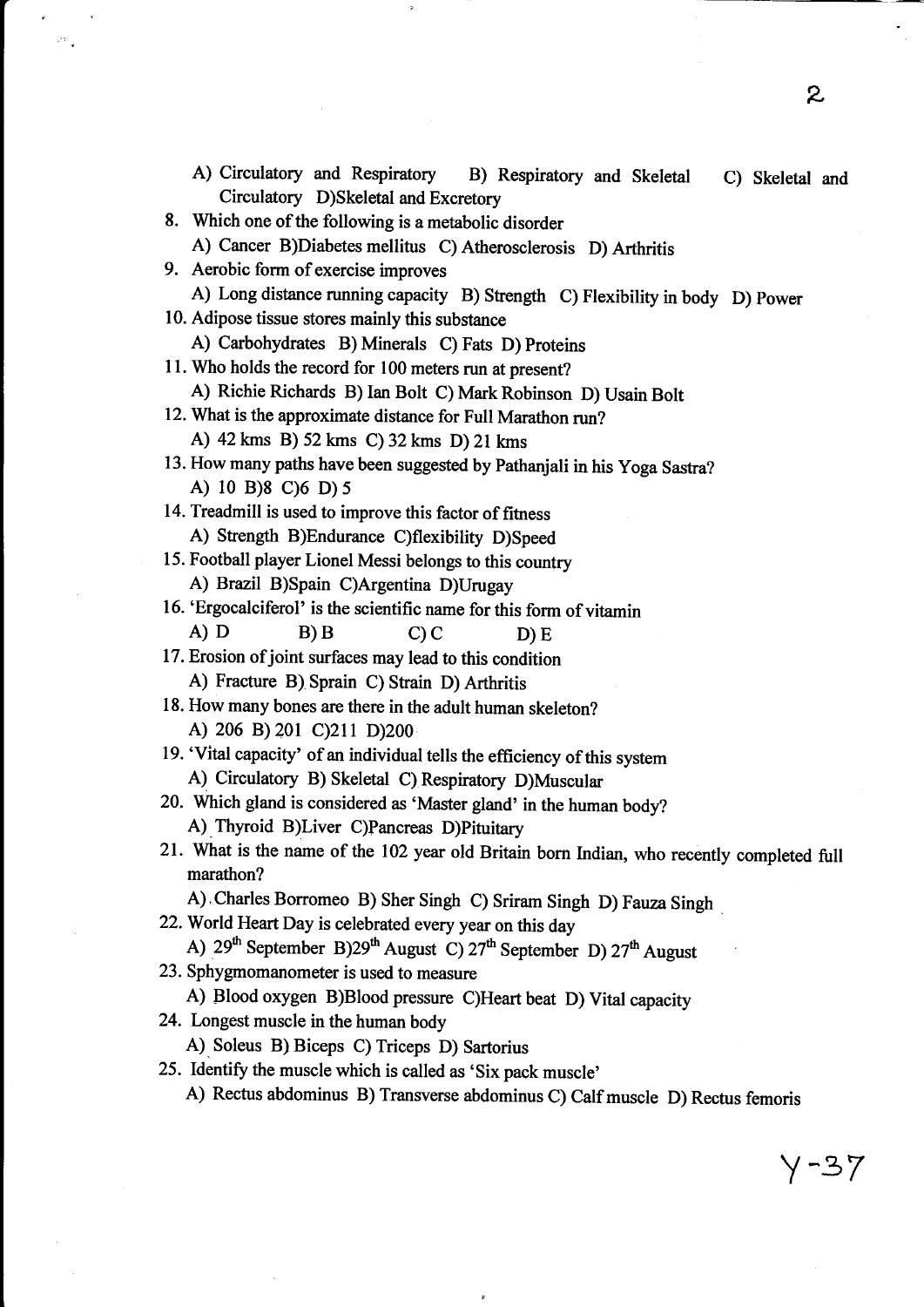## PART-B

26. Who is considered as living Yoga legend in India? A) B.K.S.Iyengar B) Lonavala C) P.K.Gharate D) Pathanjali 2T.Football legend 'Pele' belongs to this country A) Argentina B)Germany C)France D)Brazil 28. Which form of cholesterol is considered as 'good cholesterol'? A) LDL B)HDL C)VLDL D) Chylomicrons 29. Identify the normal range of Blood pressure A) 130/80 B)129/80 C)120/80 D)130/85 30. Identify the substance needed in the body to prevent cancer A) Antioxidants B)Sodium C)Vitamin D D)Cholesterol 31. Which of the following countries has larger Muslim population than any other country A) Saudi Arabia B )Indonesia C) Kuwait D)Turkey 32. An update called 'Global Burden of Disease' depicting the Disease burden status of all the countries of the world is released by which organization? A) ACSM B)UNESCO C)UNICEF D)WHO 33. 'Growth Hormone' is secreted by this gland A) Pituitary B)Thyroid C)Parathyroid D)Thymus 34. Identity the hormone which is called as 'fight or flight hormone' A) Cortisol B) Adrenaline C) Thyroxine D) Noradrenaline 35. Lower back pain is affected in this region of the spine A).Cervical B) Thoracic C) Lumbar D) Cervico-thoracic 36. Weight training improves mainly this factor of fitness A).Endurance B) Strength C) Flexibility D) Coordination 37. Excess of presence of fat in the fat than the allowed limits is called as A) Obesity B) Overweight C) Body composition D) Fat mass 38. Identify the capital of Belgium .A) Amsterdam B) Adelaide C) Glasgow D) Brussels 39. Food swallowed goes down the digestive tract because of this movement A).Gastric emptying B) Peristalsis C) Contaction D) Relaxation 40. Approximate average length of small intestine in adult human male is A) 7 meters B) l0 meters C) 5 meters D) 11 meters 41. EMG is done to knowthe functional quality of A) Heart B) Kidney C) Muscle D) Brain 42. 'Nephron' is the functional unit of this organ A) Heart B) Liver C) Kidney D) Skin 43. Stretching exercises improves this factor of fitness A) Endurance B) Strength C) Balance D) Flexibility 44. Which of the following is a standing asana? A) Halasana B) Tadasana C) Blrujangasana D) Makarasana

Y-3 Y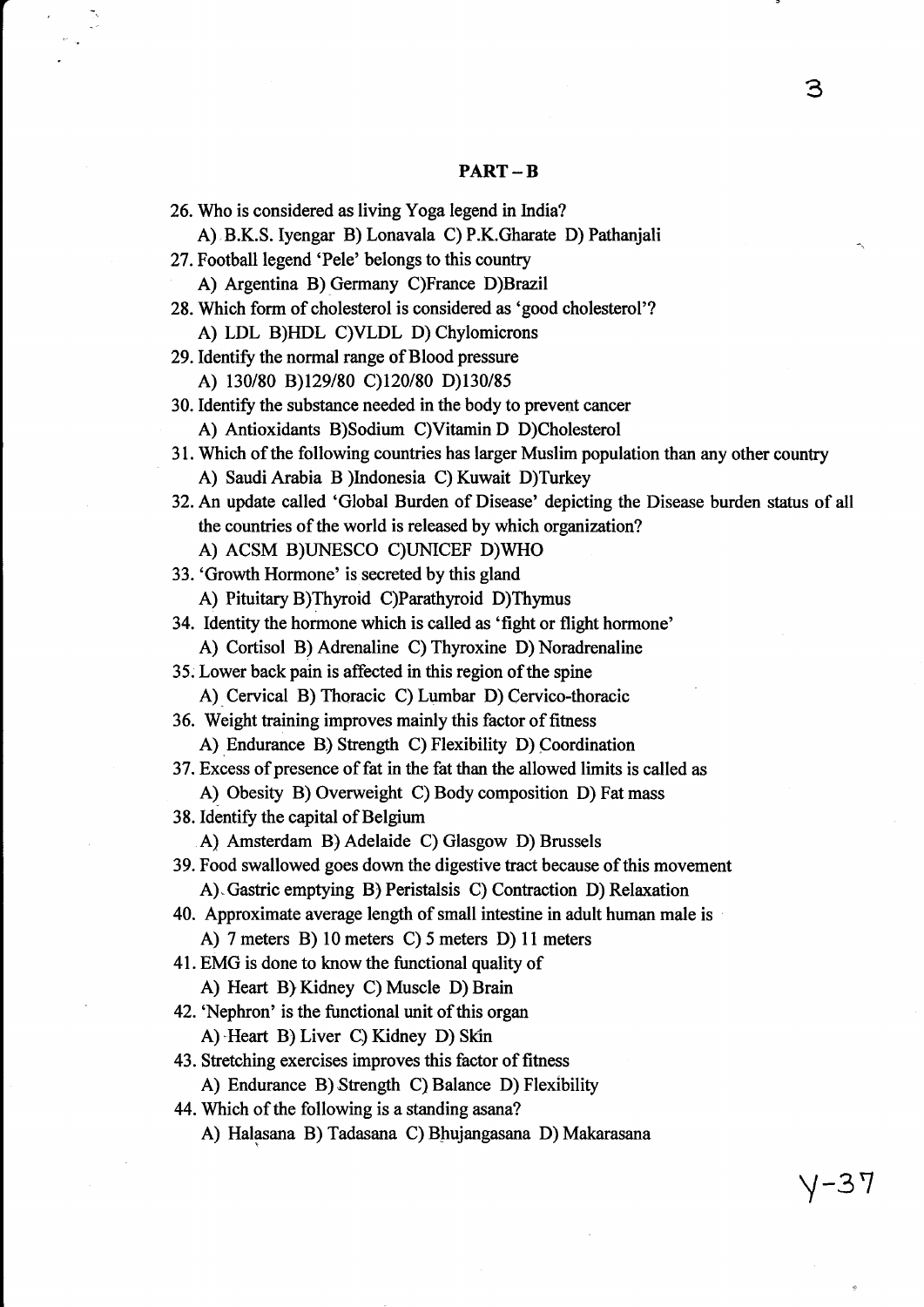45. Which of the following asanas is called as 'Peacock Pose' in English

A) Vipareetakarani B) Halasana C) Vajrasana D) Mayurasana

- 46. Which one of the following food substances has more protein A) Chicken B) Milk C) Lettuce D) Banana
- 47.In which city the Wimbledon tennis toumament is conducted? A) Glasgow B) London C) Edinburgh D) Sydney
- 48. Identify the Indian who won the singles crown in All England Shuttle Badminton Championships for the first time
	- A) Prakash Padukone B) Pullela Gopichand C) Syed Modi D) Anand Amritraj

49. Identify the muscle group existing at the front side of the thigh

A) Triceps B) Hamstrings C) Quadriceps D) Biceps

- 50. Filarial infection is caused by this
	- A) Mosquito B) House fly C) Rat D) Pig
- 51. Which of the following is considered as the Powerhouse of a cell A) Sarcoplasmic reticulum B) Nucleus C) Mitochondria D) DNA
- 52. Myology is the branch of study relating to
	- A) Heart B) Joints C) Muscles D) Skin
- 53. Tai Chi is related to this country
	- A) Japan B) Indonesia C) Thailand D) China
- 54. The self defence art 'Kalaripayattu'belongs to this state of India
	- A) Tamil Nadu B) Kerala C) Punjab D) Maharashtra
- 55. The legendary fighter'Brucelee' was born in this country A) Hong Kong B) China C) Singapore D) USA

56. Identify the legendary ultra long distance cyclist who recovered from cancer A) Carl Lewis B) Lance Armstrong C) Bruce Jenner D) Maxwell Trevor

57. Which muscle is the biggest and powerful muscle at the Hip joint?

A), Gluteus maximus B) Gastrecnemeus C) Soleus D) Latissimus dorsi

58. Which number would replace question mark in the series?

A).ze B).28 C)26 D).24

- 59. Arrange the following in a meaningful sequence
	- 1. Consultation 2.Illness 3. Doctor 4. Treatment 5. Recovery A)  $2,3,1,4,5$  B)  $2,3,4,1,5$  C)  $4,3,1,2,5$  D)  $5,1,4,3,2$
- 60. If in a certain language MYSTIFY is coded as NZTUJGZ, how is NEMESIS coded in that language?

A) MDLHRDR B) OFNFTJT C) ODNHTDR D) PGOKUGU

- 61.If TAP is coded as SZO, then how is FREEZE coded?
	- A) EQDFYG B)ESDFYF C)GQFDYF D)EQDDYD
- 62. The following question consists of two words that have a certain relationship to each other, followed by four lettered pairs of words. Select the lettered pair that has the same relationship as the original pair of words.

Y-37

+